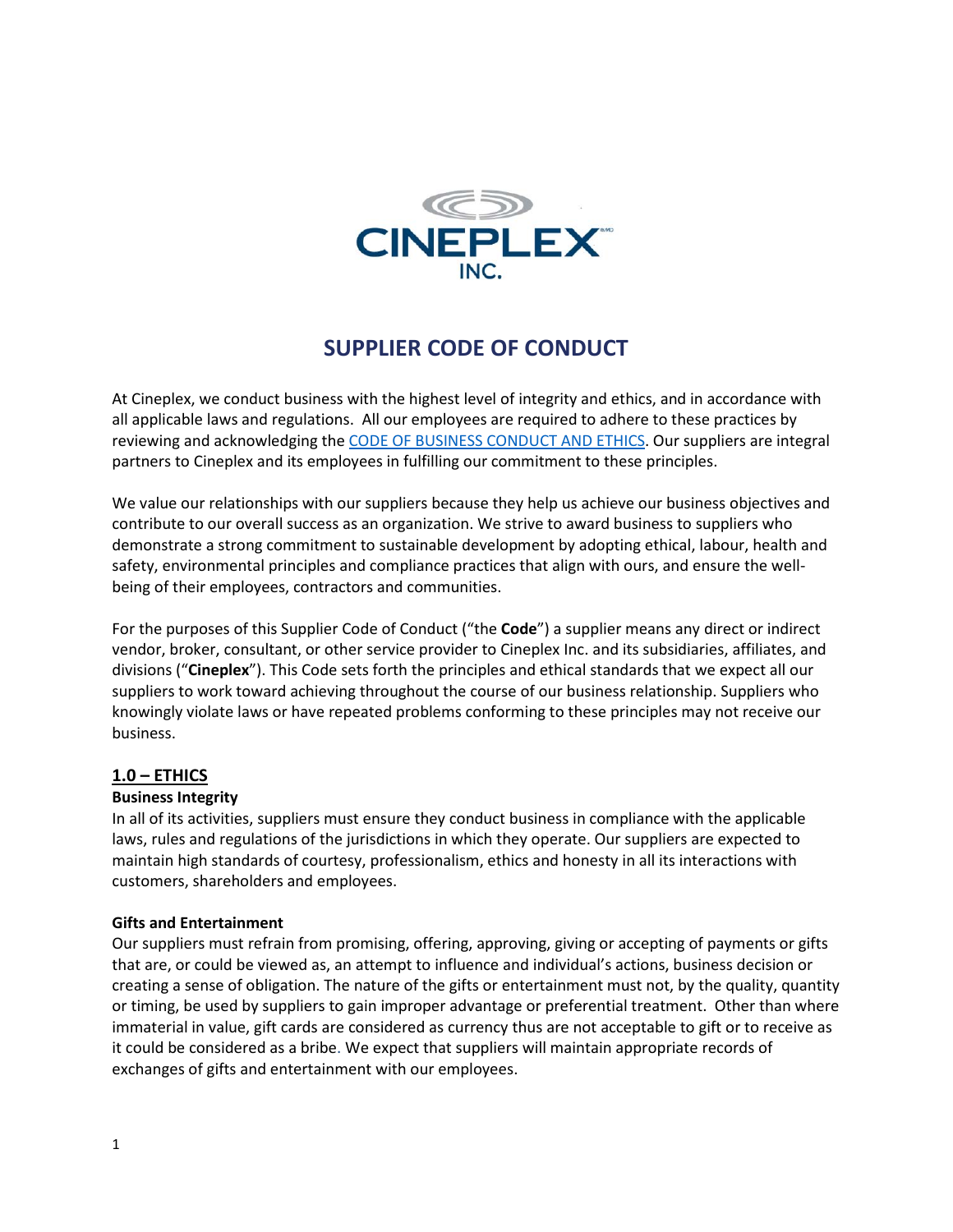## **Anti-bribery and Anti-Corruption**

Suppliers must not engage in any conduct that would put our organization at risk of violating antibribery laws.

## **2.0 - RESPONSIBLE BUSINESS PRACTICES**

## **Privacy and Information Security**

Cineplex is committed to respecting the privacy of our customers and employees' personal information and to appropriately safeguard all Cineplex information. We expect our suppliers to demonstrate the same respect for privacy and security throughout its operations, and to be demonstrably accountable with regard to personal information entrusted to them by Cineplex. Unless disclosure is authorized or legally mandated (for example by court order), our suppliers are expected to protect the confidentiality of its employees, contractor and customer information, including Cineplex proprietary, confidential and restricted information, in compliance with all applicable laws in the jurisdiction(s) in which they operate.

## **Responsible Sourcing of Materials**

Cineplex will actively seek suppliers that recognize how important it is to reflect, respect and support the communities in we serve. Our suppliers are expected to evaluate the origin or source of its material(s) throughout its supply chains in order to reasonably assure that such materials have not been obtained in any illegal or unethical manner.

## **Outsourcing and Subcontracting**

We recognize that outsourcing is a practice that suppliers may use to promote innovation, fill resource gaps, and/or create operational efficiencies. We also recognize that suppliers may need to use subcontractors in the performance of services. However, we expect suppliers not to subcontract services they perform for us or outsource activities that directly impact the delivery of goods and services to us, without reading and fully understanding this Code.

# **3.0 - HUMAN RIGHTS AND LABOUR STANDARDS**

## **Forced Labour, Human Trafficking and Slavery**

Suppliers shall not use any form of forced labour including prison, indentured, bonded, military, slave or any other forms of forced labour. Suppliers shall not participate in the recruitment, transportation, transfer, harbouring or receipt of any persons by means of threat, use of force, or any other forms of coercion, abduction, fraud, deception, abuse of power or position of vulnerability, or the giving or receiving of payments or benefits to achieve the consent of a person having control over another person for the purpose of exploitation. Suppliers shall not retain an employees' government-issued identification, passports or work permits as a condition of employment and shall allow employees to resign from their positions at any time.

## **Child Labour**

Suppliers shall ensure that no underage labour has been used in the production or distribution of its goods or services. Employees must not be younger than the minimum employment age established by each respective country or local jurisdiction. In the event no minimum employment age is established, employees must not be younger then the age of compulsory education.

## **Working Hours**

Employee working hours of suppliers must be in compliance with all applicable laws and regulations. Suppliers should encourage employees to receive at least one day off every seven days.